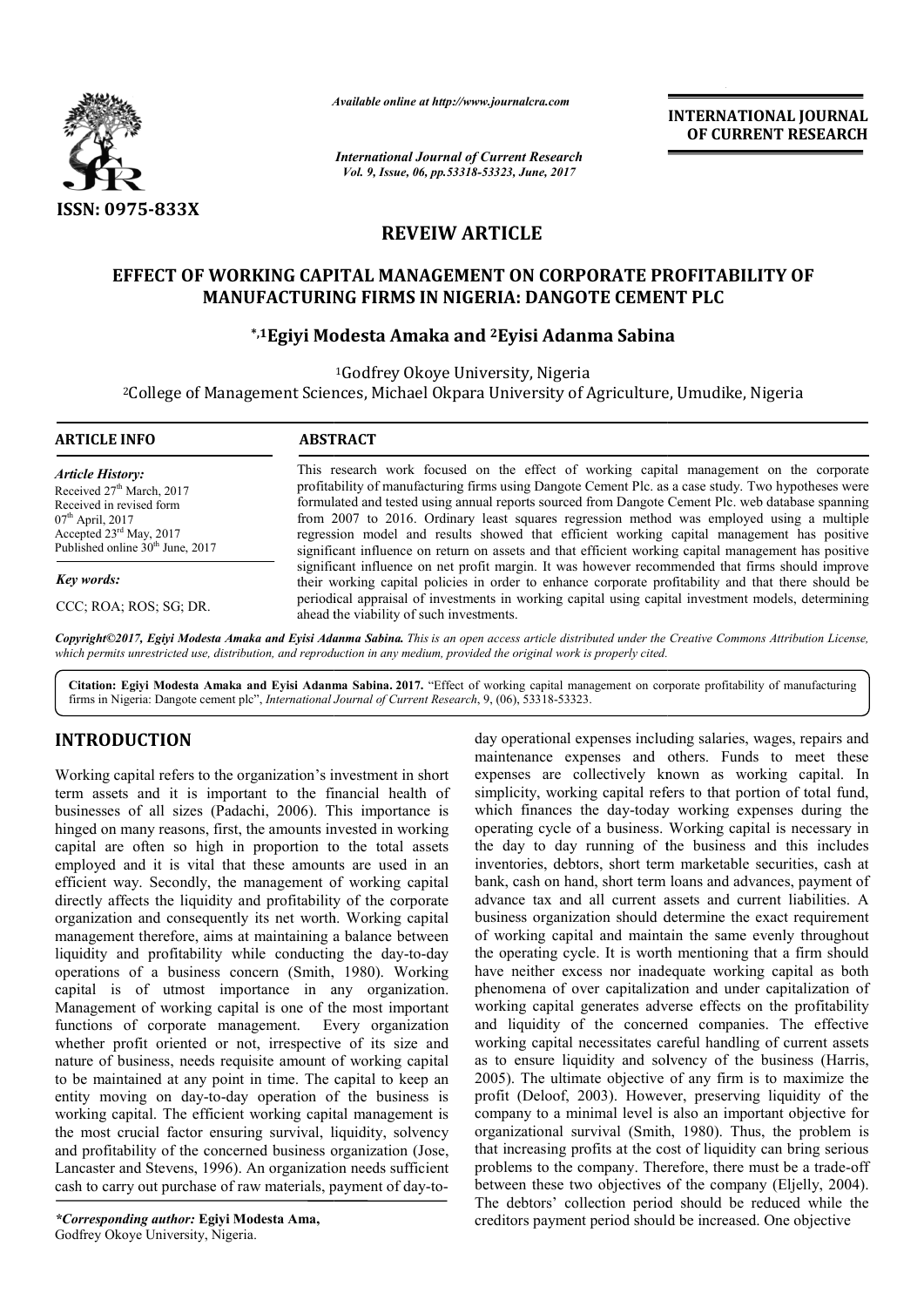should not be at the cost of the other because both have their importance for corporate survival. If organizations do not care about profit, they cannot survive for a longer period. On the other hand, if they do not care about liquidity, they may face the problem of insolvency or bankruptcy which may finally lead to liquidation. Thus, to achieve the above corporate objectives, there is need for proper consideration of working capital management and ultimately its effect on corporate profitability (Egbide, Enyi and Uremadu, 2012). Hence, this study examines working capital management and corporate profitability, analysis of Nigerian firms.

#### **Statement of Problem**

One of the serious problems faced by a good number of companies is poor working capital management (Smith, 1980). A large number of business failures in the past had been blamed on the inability of financial managers to plan and control the working capital of their respective organizations (Egbide *et al*, 2012). These reported inadequacies among financial managers are still manifesting today in many organizations in the form of high bad debts, high inventory cost, etc. which adversely affect their operating performance. Also, increasing of profits at the cost of liquidity might cause serious trouble to the firm and this might lead to financial insolvency. Moreover, insufficient liquidity might damage the firm's goodwill, deteriorate firm's credit standings and might lead to forced liquidation of company's assets (Charterjee, 2012). In view of the above problem, this study will consider working capital management and corporate profitability, case study of Dangote Cement Plc., Nigeria.

### **Research Objectives**

- To ascertain the extent efficient working capital management influences net profit margin.
- To determine the magnitude to which efficient working capital management affects return on assets

### **Hypotheses**

- **H0:** Efficient working capital management does not have positive significant influence on net profit margin.
- **H0:** Efficient working capital management does not have positive significant influence on return on assets.

### **Theoretical Review**

Smith and Begemann, (1997) emphasized that those who promoted working capital theory shared that profitability and liquidity comprised the salient goals of working capital management. The problem arose because the maximization of the firm's returns could seriously threaten its liquidity, and the pursuit of liquidity had a tendency to dilute returns. Thus, the relationship between profitability and working capital helps understand the relationship between profitability and liquidity, the dual goals of the working capital management literature. These concepts constitute what is here labelled as the theoretical frame work. The operating cycle theory looks explicitly at one side of working capital that of current asset account and therefore gives income statement measures of firm's operating activities, that is, about production, distribution and collection. Receivables, for instance, are directly affected by the credit collection policy of the firm and the frequency of converting these receivables into cash matters in the working capital management. By granting the customers

more liberal credit policy, the profitability will be increased but at the same time liquidity will be sacrificed. The same analysis goes for other components of current asset accounts. However, the operating cycle theory tends to be deceptive in that it suggests that current liabilities are not important in the course of firm's operation. Our understanding of payables as the sources of financing the firm's activities can be assailed as a result. Given the inadequacy of the operating cycle theory, it is essential to infuse current liabilities in the picture to enhance our analysis and understanding. It is the cash conversion cycle theory that has achieved this for us. The theory integrates both sides of working capital. In their seminal paper, Richards and Laughin (1980) devised this method of working capital as part of a broader framework of analysis known as the working capital cycle. It claims that the method is superior to other forms of working capital analysis that rely on ratio analysis or a decomposition of working capital as claimed above. The cash conversion cycle is calculated by subtracting the payables deferral period (360/annual payables turnover) from the sum of the inventory conversion period (360/annual inventory, turnover) and the receivables conversion period (360/annual receivables turnover). More recently, the number of days per year that appears in the denominator as 360 has been replaced by 365 to improve accuracy. Since, each of these three components is denominated by some number of days, the conversion cycle is also expressed as a number of days. It has been interpreted as a time interval between the cash outlays that arise during the production of output and the cash inflows that result from the sale of the output and the collection of the accounts receivable.

Efficient working capital management is necessary for achieving both liquidity and profitability of a company. A poor and inefficient working capital management leads to tie up of funds in idle assets and reduces the liquidity and profitability of a company (Reddy and Kameswari, 2004). Efficient liquidity management involves planning and controlling current assets and current liabilities in such a manner that eliminates the risk of inability to meet due short term obligations and avoids excessive investment in these assets. The cash conversion cycle has been one of the more important measures of liquidity than the current ratio that affects profitability. There is a negative relationship between profitability and liquidity indicators such as current ratio and cash gap (Eljelly, 2004). Eljelly (2004) elucidated that efficient liquidity management involves planning and controlling current assets and current liabilities in such a manner that eliminates the risk of inability to meet due short–term obligations and avoids excessive investment in these assets. The relation between profitability and liquidity was examined. as measured by current ratio and cash gap (cash conversion cycle) on a sample of joint stock companies in Saudi Arabia using correlation and regression analysis. The study found that the cash conversion cycle was of more importance as a measure of liquidity than the current ratio that affects profitability at the industry level. The results were stable and had important implications for liquidity management in various Saudi companies. First, it was clear that there was a negative relationship between profitability and liquidity indicators such as current ratio and cash gap in Saudi sample examined. Second, the study also revealed that there was great variation among industries with respect to the significant measure of liquidity. Egbide *et al*. (2012) emphasized that the major concepts of the working capital management are profitability and liquidity. They point out that there exists a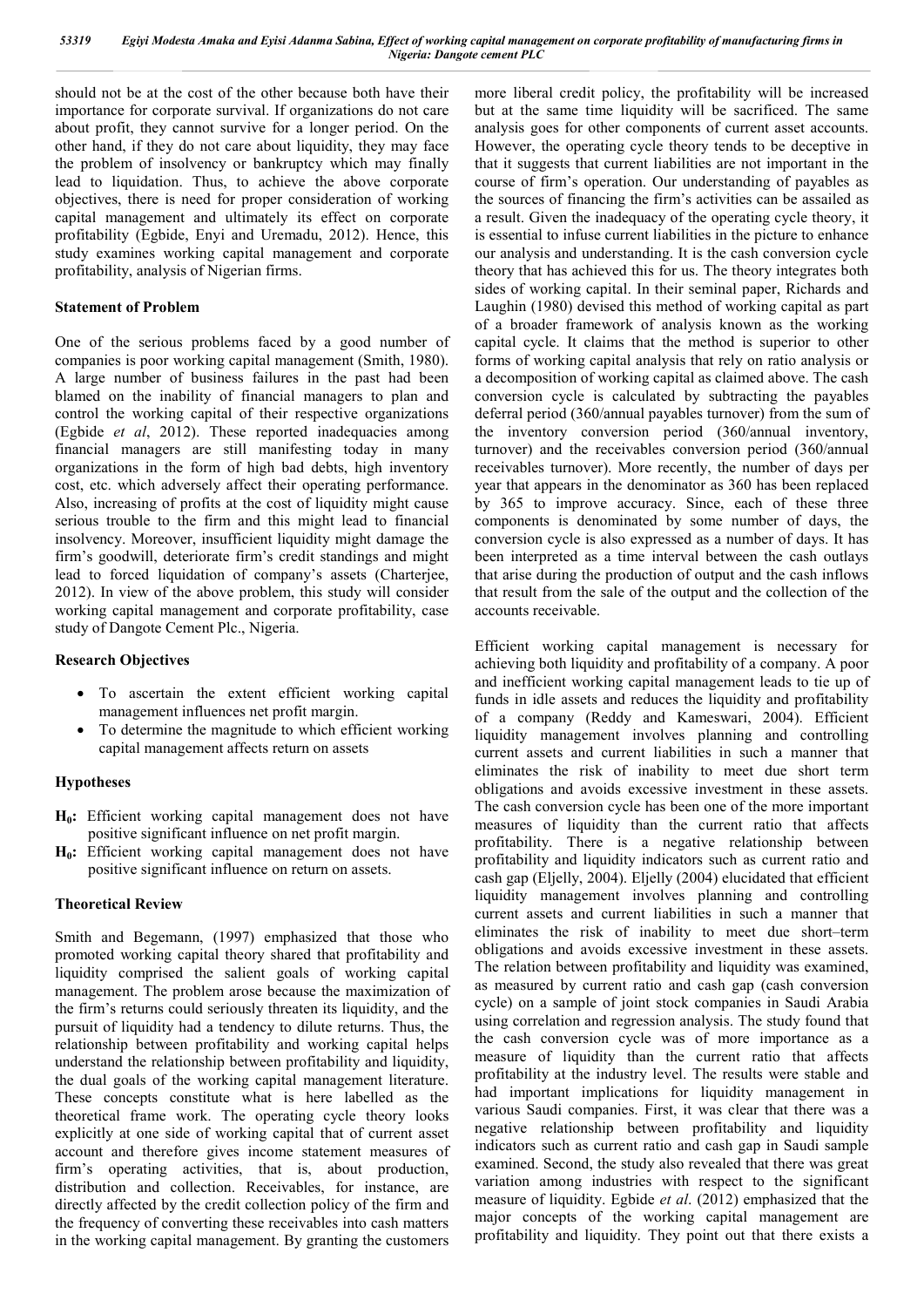trade-off between profitability and liquidity. Thus, the relationship between profitability and working capital helps understand the relationship between profitability and liquidity, the dual goals of the working capital management. Although, there seems to be that the scholars who have written on this relationship have not completely synthesized their various hunches into a theory, there is noticeable consistency in the use of few guiding concepts in working capital management literature. These concepts constitute what is here labelled the theoretical framework after all, a theory is a supposedly tenable explanation about a relationship. Working capital meant to provide liquidity, which is essential for a company to operate on a day-to-day basis. Moreover, there can be other reasons why the company prefers to hold liquidity. Michalski (2007) points out that another reason to hold liquidity is management anxieties: managers fear the negative part of the risk and hold liquidity to hedge against it; however, liquidity balances are held to use chances that are created by the positive part of the risk equation as well. There are different ways to assess how effectively the management deals with working capital. The traditional way to do that is to calculate the liquidity ratio called current ratio (current assets/current liabilities). The drawback of the ratio is that it is very general, not giving detailed enough information. Therefore, other liquidity ratios such as quick ratio (cash and cash equivalents and accounts receivable/current liabilities) or cash ratio (cash and cash equivalents/current liabilities) are used together with the current ratio to see where the issues that need to be addressed exactly lie.

#### **Empirical Review**

Naeem, Malik, Muhammad, & Mehboob (2014)explored the effect of working capital management on firm performance taking a sample of non-financial listed firms in Pakistan. They adopted panel econometric technique using Ordinary Least Squares (OLS) to estimate the relationship between working capital and firm performance. Three performance measures namely gross profit margin, return on asset, and return on equity are used to estimate the impact of working capital variables such as average age of inventory, average collection period, and average payment period. Empirical results indicate that average age of inventory is positively related to gross profit margin and return on asset, whereas it is negatively related to return on equity but the relationship is found insignificant the relationship is found insignificant. Although the relationship is insignificant but positive sign may be because of increasing sales which leads to higher profit and thus fewer inventories. Average collection period is significantly and positively related to gross profit margin and return on assets. This finding shows that management of receivables has a positive impact on firm performance. Moreover, it confirms the prediction that reduction in average collection period improves the accounts receivable turnover which in turn positively affects the firm's profitability. Although average collection period is positively related to return on equity but the relationship is found insignificant. Average payment period is positively related to gross profit margin and negatively related to return on asset but the relationship is found insignificant. However, average payment period is positively and significantly related to return on equity. Mwangi, Makau, & Kosimbei (2014) investigated the effect of working capital management on the performance of non-financial companies listed in the Nairobi Securities Exchange (NSE), Kenya. The study employed an explanatory non-experimental research design where a census of 42 nonfinancial companies listed in the Nairobi Securities Exchange, Kenya was taken. The study used secondary panel data contained in the annual reports and financial statements of listed non-financial companies. The data were extracted from the Nairobi Securities Exchange hand books for the period 2006-2012.The study applied panel data models (random effects) using Feasible Generalized Least Square (FGLS) regression, their results however revealed that an aggressive financing policy had a significant positive effect on return on assets and return on equity while a conservative investing policy was found to affect performance positively. The study recommended that managers of listed non-financial companies should adopt an aggressive financing policy and a conservative investing policy should be employed to enhance the performance of non-financial companies listed in the NSE, Kenya. Makori & Ambrose (2013) analyzed the effect of working capital management on firm's profitability in Kenya for the period 2003 to 2012. Balanced panel data of five manufacturing and construction firms each which are listed on the Nairobi Securities Exchange (NSE) is used. Pearson's correlation and Ordinary Least Squares regression models were used to establish the relationship between working capital management and firm's profitability.

The study finds a negative relationship between profitability and number of day's accounts receivable and cash conversion cycle, but a positive relationship between profitability and number of days of inventory and number of day's payable. Moreover, the financial leverage, sales growth, current ratio and firm size also have significant effects on the firm's profitability. They colcluded that the management of a firm can create value for their shareholders by reducing the number of day's accounts receivable and that management can also create value for their shareholders by increasing their inventories to a reasonable level. (Agha, 2014) examined the impact ofworking capital management on profitability.To investigate this relationshipbetween these two, the author collected secondary data from Glaxo SmithKline pharmaceutical company registered in Karachi stock exchange for theperiod of 1996-2011. For this purpose, in this study we use variable of returnon assets ratio to measure the profitability of company and variables ofaccount receivable turnover, creditors turnover, inventory turnover andcurrent ratio as working capital management criteria. The results of theresearch show that there is a significant impact of the working capitalmanagement on profitability of company. Therefore, managers may enhancethe profitability of their firms by minimizing the inventory turnover, accountreceivables ratio and by decreasing creditors turnover ratios but there is nosignificant effect of increasing or decreasing the current ratio onprofitability. So, the results indicate that through proper working capitalmanagement the company can increase its profitability. This study willbenefit the Pharmaceutical companies in the management of their workingcapital in such an efficient manner so that they can multiply theirprofitability. In Nigeria, Abdulrasheed, Khadijat,Sulu and Olanrewaju (2011) assessed inventory management in selected small businesses in Kwara State, Nigeria. Using a regression model to explain the effect of inventory value on performance proxy by profit over a period of ten years, the study revealed that aNaira change in stock would cause almost a Naira (92 Kobo) change in profitability of selectedbusinesses. This result indicated a strong positive relationship between inventory and profitabilityof small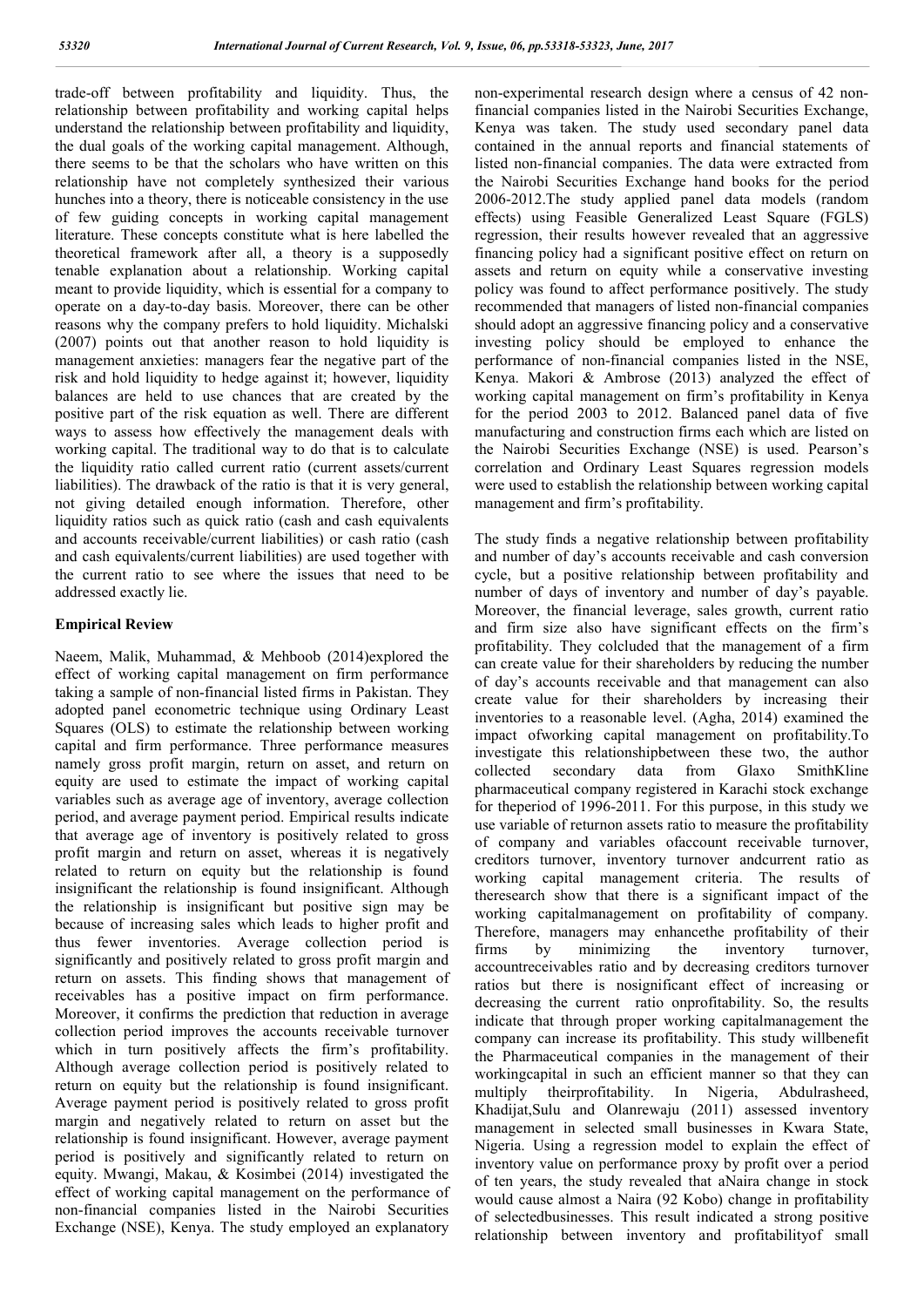businesses in Kwara State of Nigeria. They thus concluded that small businesses are likelyto generate higher profit if an effective inventory management is put in place.

### **Knowledge Gap**

There has been little or no work done on *working capital management and corporate profitability* in Nigeria. Also other works done by other international authors just concentrates on working capital management or its individual variables, here, we concentrated on efficiency of working capital management and its effect on corporate profitability using Sales growth and debt ratio to represent efficiency.

## **MATERIALS AND METHODS**

The research design employed by the researcher is ex postfacto research which aids measure the relationship between one variable and another using historical data. The nature of data for the analysis of this study is secondary accessed from the Dangote Cement Plc. Annual Report from 2007 to 2016. A regression model has been employed, the essence of regression is to use a mathematical equation to express the nature of the relationship existing between variables and ultimately to use this equation to predict the value one variable given a specific value of the other variable (Ugbam, 2001).

The following is a multiple regression model adopted

 $Y = b_0 + b_1X_1 + b_2X_2 + ... \mu.$ 

Where: Y = the variable we are trying to predict;  $b_0$  = the intercept;  $b_1$  = the slope; X = the variable we are using to predict Y;  $\mu$  = the error term.

The intercept  $(b_0)$  is the value of the dependent variable when the independent variable is equal to zero while the slope of the regression line  $(b_1)$  represents the rate of change in Y as X changes. Because Y is dependent on X, the slope describes the predicted values of Y given X.

The above model can thus be applied in this study as:

 $ROA = b_0 + b_1CCC + b_2SG + b_3DR + \mu$  …………….. Eqn. (1)

ROS = + b1CCC + b2SG + b3DR + µ …...………..….. Eqn. (2)

*Where*

ROA – Return on Assets ()

CCC – Cash Conversion Cycle (Proxy for Working Capital Cycle)

ROS – Return on Sales (Profit for Net Profit Margin)

SG – Sales Growth (Proxy for Firm performance)

DR – Debt Ratio (Proxy for Efficiency)

$$
ROA = \frac{Net Income}{Total Assets}
$$

$$
ROS = \frac{Net\ Income}{Sales}
$$

$$
SG = \frac{S2 - S1}{S2} \chi \frac{100}{1}
$$

$$
DR = \frac{Total\;Liability}{Total\; Asset}
$$

CCC = Stockholding Period + Debtors Collection Period – Creditors Payment Period

SHP (Stock Hollding Period) = 
$$
\frac{Stock}{Cost \text{ of Sales}} x \frac{365}{1}
$$
  
DCP (Debtors Collection Period) =  $\frac{Debtors}{Cost \text{ of Sales}} x \frac{365}{1}$   
CPP (Creditors Payment Period) =  $\frac{Creditors}{Cost \text{ of Sales}} x \frac{365}{1}$ 

### *Techniques of Data Analysis*

The Techniques of data analysis employed by the researcher is the Ordinary Least Squares method using Statistical Package for Social Sciences (SPSS) version 22.0. The aim of using this method is to minimize the error in our prediction of the dependent variable, and by minimizing the residuals, error will be minimized. By using the "squares" the researcher is precluding the problem of signs thereby giving positive and negative prediction errors the same importance.

### **Data Analysis**

**Decision Rule:** *Reject*  $H_0$  *if p-value*  $\leq .05$ *, otherwise do not reject H0*

|            |            | <b>Model Summary</b>        |                   |             |       |      |
|------------|------------|-----------------------------|-------------------|-------------|-------|------|
|            | Equation 1 | Multiple R                  |                   | .919        |       |      |
|            |            | R Square                    | Adjusted R Square |             |       |      |
|            |            |                             |                   |             |       |      |
|            |            | Std. Error of the Estimate  |                   | .036        |       |      |
|            |            | <b>ANOVA</b>                |                   |             |       |      |
|            |            | Sum of Squares              | df                | Mean Square | F     | Sig. |
| Equation 1 | Regression | .035                        | 3                 | .012        | 9.049 | .018 |
|            | Residual   | .006                        | 5                 | .001        |       |      |
|            | Total      | .041                        | 8                 |             |       |      |
|            |            | <b>Coefficients</b>         |                   |             |       |      |
|            |            | Unstandardized Coefficients |                   | Reta        |       | Sio  |

# *SPSS 22 output for MODEL I*

|            |            | Unstandardized Coefficients |            | Beta   |          | Sig. |
|------------|------------|-----------------------------|------------|--------|----------|------|
|            |            |                             | Std. Error |        |          |      |
| Equation 1 | (Constant) | 0.130                       | .048       |        | 2.738    | .041 |
|            | CCC        | $-0.00004068$               | .000       | $-242$ | $-.669$  | .533 |
|            | SG         | $-0.004$                    | .001       | $-972$ | $-2.997$ | .030 |
|            | DR         | 0.223                       | .088       | .647   | 2.532    | .052 |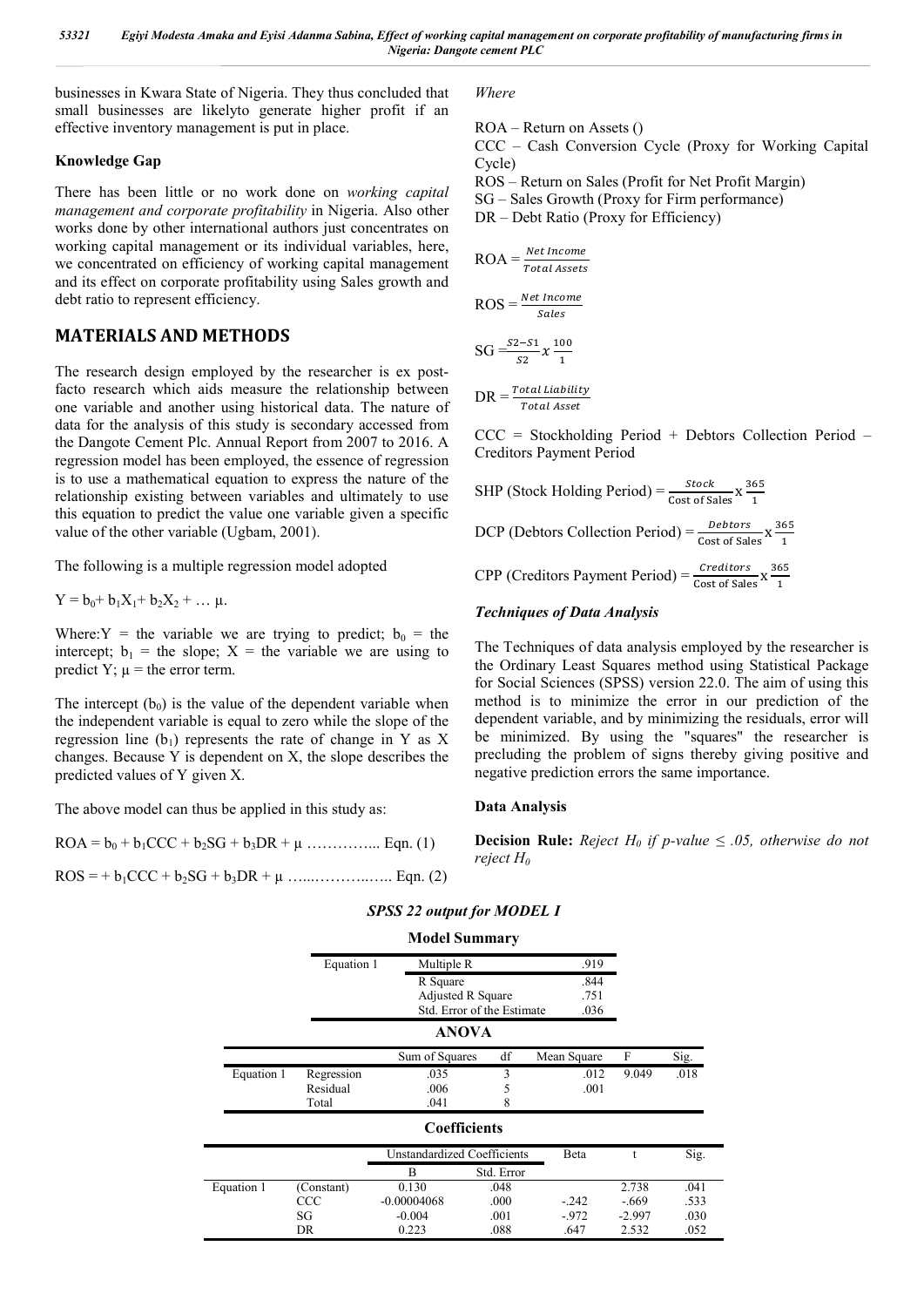**Table 1. Necessary Variables for Analysis**

| Year | <b>ROA</b> | <b>CCC</b> | SG         | DR       | ROS      |
|------|------------|------------|------------|----------|----------|
| 2007 | 0.068982   | $-1345.67$ | 44.11527   | 0.253646 | 0.335938 |
| 2008 | 0.075178   | $-713.15$  | 52.30556   | 0.535096 | 0.28747  |
| 2009 | 0.149369   | $-178.77$  | 35.92346   | 0.723772 | 0.36404  |
| 2010 | 0.26197    | $-301.854$ | 16.0892    | 0.611961 | 0.519942 |
| 2011 | 0.235626   | $-99.717$  | 15.48454   | 0.496113 | 0.511499 |
| 2012 | 0.226791   | $-73.4601$ | 23.12365   | 0.905644 | 0.507728 |
| 2013 | 0.244856   | $-151.457$ | $-0.05317$ | 0.547456 | 0.541508 |
| 2014 | 0.165553   | $-116.845$ | 4.58895    | 0.362832 | 0.429512 |
| 2015 | 0.161251   | $-111.361$ | 8.662635   | 0.299434 | 0.465868 |
| 2016 | 0.124204   | $-241.3$   | #DIV/0!    | 0.371455 | 0.437952 |

*Source: Computed from Dangote Cement Plc. Annual Report, 2007-2016 (To access the Raw Data, use https://drive. google.com/file/d/0Byce-T5bSq5HWjNOVHFxYkJyQ3M/ view?usp=sharing)*

**MODEL I:**ROA = +  $b_1$ CCC +  $b_2$ SG +  $b_3$ DR +  $\mu$ 

The multiple R of .919 shows that there is a strong positive relationship between the dependent variable (ROA) and the explanatory variables (CCC, SG and DR) as the multiple R is close to 1. The  $R^2$  of .844 shows that 84.4% of the variation in the dependent variable can be explained by the independent variables. The ANOVA table shows that the model fit is very significant ( $p = .041 \le 0.05$ ). The intercept of 0.130 shows the value of the dependent variable when the independent variables are equal to zero. The slope of -0.00004068, -0.004 and 0.223 shows that a percentage increase in CCC, ROA will decrease by 0.0004068 percent when other variables remain constant; at every percentage increase in SG, ROA will decrease by 0.4 percent when other explanatory variables remain constant; and that at every percentage increase in DR, ROA will increase by 22.3 unit as other variables remain constant. Our regression model will take the following shape:  $ROA = 0.130 - 0.000040CCC - 0.004SG + 0.223DR + .036$ 

**First Hypothesis**: *Efficient working capital management does not have positive significant influence on return on assets*

#### **MODEL II:**ROS = +  $b_1$ CCC +  $b_2$ SG +  $b_3$ DR +  $\mu$

The multiple R of .930 shows that there is a strong positive relationship between the dependent variable (ROS) and the explanatory variables (CCC, SG and DR) as the multiple R is close to 1. The  $R^2$  of .864 shows that 86.4% of the variation in the dependent variable can be explained by the independent variables. The ANOVA table shows that the model fit is very significant ( $p = .013<0.05$ ). The intercept of .416 shows the value of the dependent variable when the independent variables are equal to zero. The slope of -0.00008567, -0.006 and 0.239 shows that a percentage increase in CCC, ROS will decrease by 0.008567 percent when other variables remain constant; at every percentage increase in SG, ROS will decrease by 0.6 percent when other explanatory variables remain constant; and that at every percentage increase in DR, ROS will increase by 23.9 percent as other variables remain constant. Our regression model will take the following shape:  $ROS = 0.416 - 0.00008567CCC - 0.006SG + 0.239DR + 0.43$ 

**Second Hypothesis:** *Efficient working capital management does not have positive significant influence on net profit margin*

#### **Decision**

The P-value on which basis we can reject the null hypothesis that efficient working capital management does not have positive significant influence on net profit margin is 0.013< 0.5. Since the P-value < .05, we reject the null hypothesis and conclude that efficient working capital management has positive significant influence on net profit margin.

#### **Summary of Findings and Implications**

*Having subjected the Hypotheses under tests, findings revealed that:*

|              |               |                |                                             | ~~~~~~~~~~~~~~~~~~         |             |      |        |      |
|--------------|---------------|----------------|---------------------------------------------|----------------------------|-------------|------|--------|------|
|              | Model Summary |                |                                             |                            |             |      |        |      |
|              | Equation 1    |                | Multiple R<br>R Square<br>Adjusted R Square |                            | .930        |      |        |      |
|              |               |                |                                             |                            | .864        |      |        |      |
|              |               |                |                                             |                            | .783        |      |        |      |
|              |               |                |                                             | Std. Error of the Estimate |             | .043 |        |      |
|              |               |                |                                             |                            |             |      |        |      |
| <b>ANOVA</b> |               |                |                                             |                            |             |      |        |      |
|              |               | Sum of Squares |                                             | df                         | Mean Square |      |        | Sig. |
| Equation 1   | Regression    | .058           |                                             |                            | .019        |      | 10.604 | .013 |
|              | Residual      | .009           |                                             | 5                          | .002        |      |        |      |
|              | Total         | .067           |                                             | 8                          |             |      |        |      |

*SPSS 22 Output for MODEL II*

| Coefficients |           |                                    |            |          |          |      |  |
|--------------|-----------|------------------------------------|------------|----------|----------|------|--|
|              |           | <b>Unstandardized Coefficients</b> |            |          |          |      |  |
|              |           |                                    | Std. Error | Beta     |          | Sig. |  |
| Equation 1   | Constant) | .416                               | .057       |          | 7.316    | .001 |  |
|              | CCC       | -0.00008567                        | .000       | $-0.398$ | -1.177   | .292 |  |
|              | SG        | $-.006$                            | .002       | -1.171   | $-3.864$ | .012 |  |
|              | DR        | .239                               | 105        | .541     | 2.267    | .073 |  |

#### *Decision*

The P-value on which basis we can reject the null hypothesis that efficient working capital management does not have positive significant influence on return on assets is  $0.013 \le 0.5$ . Since the P-value  $\leq$  0.05, we reject the null hypothesis that efficient working capital management does not have positive significant influence on return on assets and conclude efficient working capital management has positive significant influence on return on assets.

- Efficient working capital management has positive significant influence on net profit margin.
- Efficient working capital management has positive significant influence on return on assets.

This purports the essentiality of efficient management of the variables (Cash conversion cycle, Sales growth and debt ratio) representing working capital management in a profit driven firm. The efficiency of management of working capital has positive significant impact on net profit margin and return on